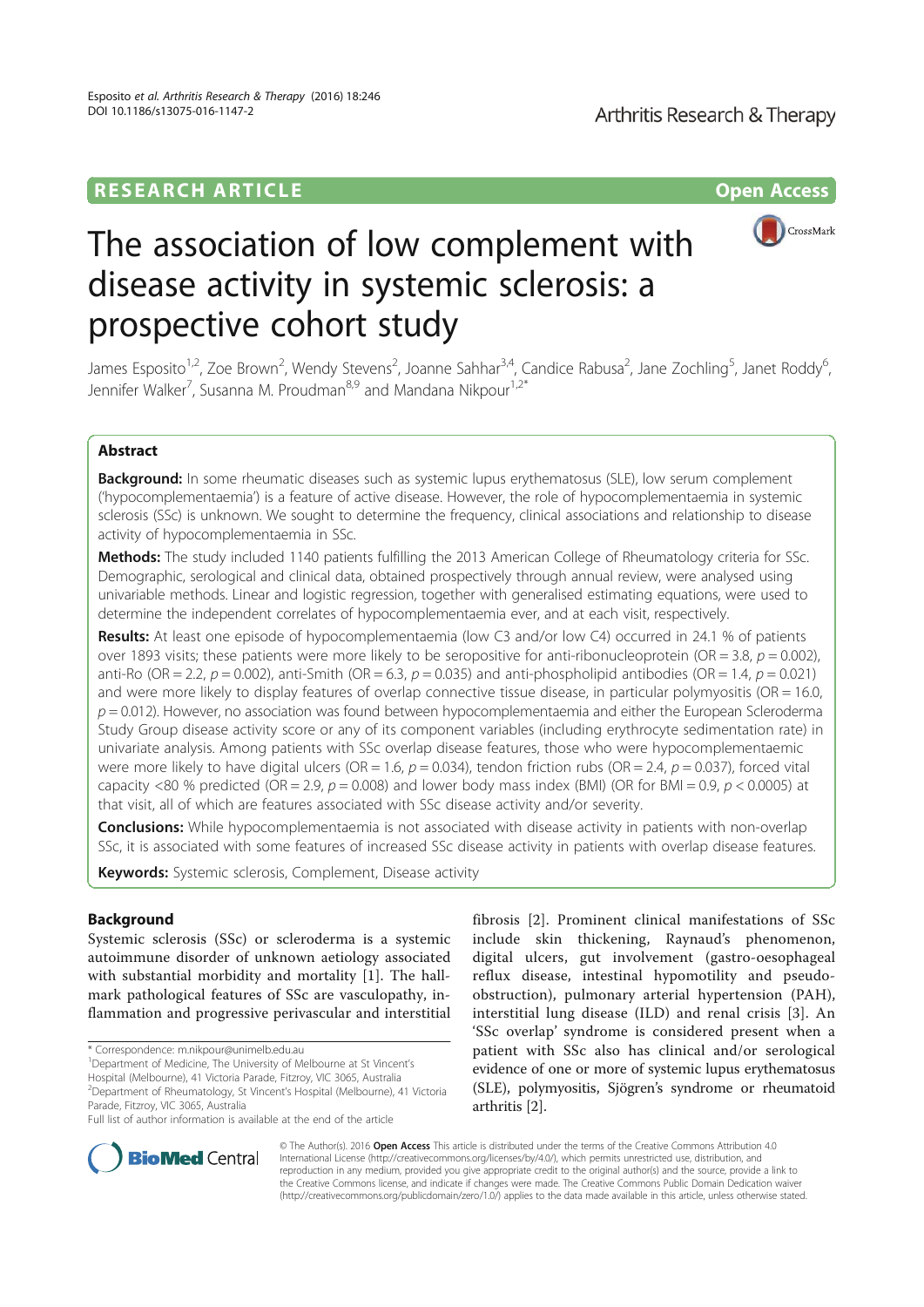As in other systemic autoimmune diseases, disease activity leads to irreversible organ damage. Activity reflects features of the disease process that vary over time and are potentially reversible with intervention or spontaneously. Quantifying active disease would assist clinicians in assessment and management of disease activity, which might in turn prevent damage and improve outcomes [4]. Assessing disease activity is necessary for staging the disease and predicting prognosis. It is also useful for distinguishing between those patients requiring aggressive treatment and those for whom symptomatic treatment may be sufficient, as well as for monitoring response to treatment.

In certain rheumatic diseases characterised by distinct episodes of inflammation, such as SLE, validated measures already exist to assist clinicians in the assessment of disease activity [5]. There have been several endeavours to develop disease activity criteria for SSc. The European Scleroderma Study Group (EScSG) activity index was constructed on the basis of evaluation of features of a large multicentre cohort of patients with SSc, compared with a gold standard of disease activity assessment by three experts [6–8]. Univariate analysis of symptoms, signs and laboratory tests was performed to select single items that were significantly associated with the consensus disease activity score. The final index comprised ten components, including clinical features such as arthritis, modified Rodnan skin score (MRSS) and digital ulcers; patientreported changes in cardiopulmonary, skin and vascular symptoms; and erythrocyte sedimentation rate (ESR) [6, 7]. Hypocomplementaemia was also included [7, 8], but it is not yet known whether low complement is truly a marker of disease activity in SSc.

Various candidate serological markers have been proposed to be related to disease activity in SSc, such as soluble interleukin-2 receptor (sIL-2R), type III procollagen aminopeptide (PIIINP) and von Willebrand factor propeptide [9–11]. However, in patients with SSc, changes in these markers have not been reflected in clinical responses to therapy. For example, chlorambucil administration was followed by normalization of sIL-2R levels but had no effect on disease activity [12]. Similarly, α-interferon administration resulted in a decrease in PIIINP levels without any improvement in disease activity assessed using a validated skin score, grip strength, measurements of digital contractures, Ritchie index, assessment of muscle weakness, and tendon friction rubs [13].

Low serum complement is a candidate serological marker of disease activity in SSc. Aberrant activation of the complement system is implicated in the pathogenesis of a number of systemic autoimmune disorders [14]. For example, in SLE, immune complex formation triggers the complement cascade via the classical pathway, and the resulting low concentrations of complement components C3 and C4 are found in many patients with active and severe SLE [15, 16]. It has been shown that the manifestations of SSc are due to derangements in both innate and adaptive immunity. The association of Tolllike receptor (TLR) signalling variations with SSc suggests that TLR pathways, and hence complement activation and consumption, may play a role in the pathogenesis of SSc [17]. However, unlike SLE, wherein low serum complement is a validated measure of disease activity, the relationship between hypocomplementaemia and disease activity in SSc is less clear.

The aim of this study was to evaluate the frequency of hypocomplementaemia in a cohort of patients with SSc and to evaluate which clinical and serological features are significantly associated with hypocomplementaemia. We hypothesised that hypocomplementaemia is associated with clinical features of disease activity such as arthritis, tendon friction rubs, low body mass index (BMI) (a marker of severe SSc gastrointestinal involvement) and low forced vital capacity (FVC) (a measure of severe ILD).

## Methods

## **Patients**

Patients were recruited from the Australian Scleroderma Cohort Study, a prospective multi-centre cohort study of risk factors for clinically important outcomes in SSc. All patients fulfilled the 2013 American College of Rheumatology classification criteria for SSc [18]. Patients were recruited from multiple Australian centres that specialize in the care of patients with SSc, which included St Vincent's Hospital and Monash Medical Centre, Victoria; Royal Prince Alfred and St George Hospitals, New South Wales; Sunshine Coast Rheumatology and Prince Charles Hospital, Queensland; Royal Adelaide Hospital, The Queen Elizabeth Hospital and Flinders Medical Centre, South Australia; Royal Perth Hospital, Western Australia; and Menzies Institute for Medical Research, Tasmania. The study was approved by the human research ethics committees of each of the participating centres.

Consent was obtained from all patients prior to the collection of demographic and disease-related data (including clinical and laboratory data) according to a standardized protocol at recruitment and at each subsequent annual review. Patients were included if they had at least one annual visit where complement levels had been recorded, along with demographic, clinical and laboratory data (see below).

#### Measurement of complement levels

C3 and C4 levels were measured prospectively at each annual visit in the laboratories of each of the recruiting centres using sera obtained at recruitment and at each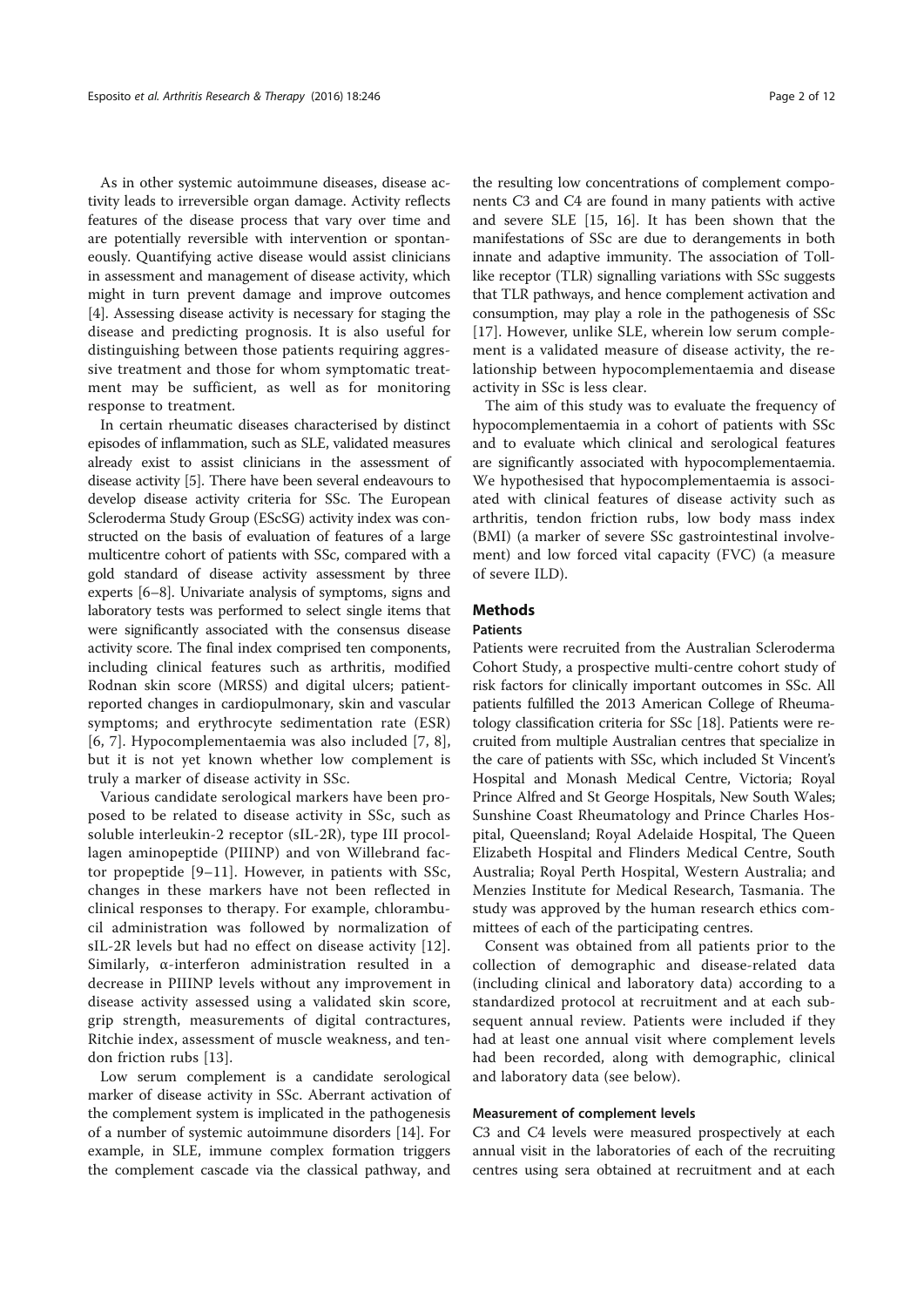subsequent review by performing nephelometry. Complement levels were defined as being either normal or low according to local laboratory standards. Patient visits were then recorded as normocomplementaemic if the patient had a normal C3 and C4 result or hypocomplementaemic if the patient had a low C3 and/or C4.

## Demographic, clinical and laboratory variables

All data were collected prospectively.

#### Data collected at recruitment

Demographic data collected at recruitment included age at disease onset and age at recruitment. Disease onset was defined according to the age at which the first non-Raynaud's phenomenon manifestation of SSc occurred. Sex and race were also recorded; race was categorized as white, Asian, Aboriginal or Torres Strait Islander, or other. Disease duration was defined as the time elapsed from disease onset to recruitment, and length of follow-up was defined as the time elapsed from recruitment until the date at which the data were censored for analysis.

Disease-related data gathered included SSc subtype (diffuse or limited) defined according to the LeRoy criteria [19]. The autoantibody status of each patient was determined at recruitment using immunofluorescence for antinuclear antibodies and commercially available assays for antibodies to extractable nuclear antigens Scl-70, Jo-1, ribonucleoprotein (RNP), Ro, La, Smith (Sm), and polymyositis scleroderma (PM-Scl) (enzyme-linked immunosorbent assay [ELISA]; ORGENTEC Diagnostika, Mainz, Germany); antibodies to double-stranded DNA (anti-dsDNA) (Amerlex radioimmunoassay; Trinity Biotech, Bray, Ireland); antibodies to RNA polymerase III (QUANTA Lite RNA Pol III; Inova Diagnostics, San Diego, CA, USA; and MBL Anti-RNA Pol III; MBL International, Woburn, MA, USA); anti-neutrophil cytoplasmic antibodies (ANCA), including proteinase-3 or myeloperoxidase specificity (ELISA; ORGENTEC Diagnostika); rheumatoid factor and anti-phospholipid antibodies, including anti-cardiolipin antibodies (Vital Diagnostics, Bella Vista, Australia); and anti-β<sub>2-glyco-</sub> protein antibodies (ELISA; ORGENTEC Diagnostika).

## Data collected at each annual visit

Disease manifestations were recorded at each visit. Raynaud's phenomenon was defined on the basis of characteristic colour changes in the extremities. The presence of puffy digits (scleroderma), tendon friction rubs, synovitis and muscle atrophy was based on examination findings of the patient's rheumatologist. The MRSS [20] was also calculated and recorded at each visit.

Persistent sicca symptoms were defined as dry eyes or dry mouth at two or more annual visits. Gastrointestinal symptoms, including reflux requiring treatment with

proton pump inhibitor, dysphagia, post-prandial bloating, vomiting, diarrhoea (more than three motions per day), constipation (fewer than one motion per day) or anal incontinence (faecal soiling) not due to other causes, were also recorded. Gastric antral vascular ectasia (GAVE) and oesophageal stricture were defined on the basis of endoscopy. Bowel dysmotility was defined on the basis of barium and nuclear medicine studies, antibiotic response and characteristic symptoms. Pseudo-obstruction was defined as the presence of clinical features suggestive of intestinal obstruction in the absence of an anatomical lesion.

Myocardial disease was defined on the basis of endomyocardial biopsy or as the presence of conduction defects, arrhythmias, and right ventricular or left ventricular dysfunction on echocardiography in the absence of other causes. Pericardial effusions were defined on the basis of an echocardiogram showing other than a small (<1-cm thickness), non-significant pericardial effusion.

PAH was defined on the basis of right heart catheterization as a mean pulmonary arterial pressure ≥25 mmHg and a pulmonary arterial wedge pressure ≤15 mmHg. The 6-minute walk distance was also recorded each year as a measure of PAH severity.

ILD was defined on the basis of characteristic changes visualised by chest high-resolution computed tomography. Pulmonary function tests were performed at each annual visit, and forced vital capacity (FVC) and diffusing capacity of the lung for carbon monoxide (DLCO) were recorded as percent predicted values, with FVC used as a measure of ILD activity and/or severity.

Renal crisis was defined as any two of the following three criteria: new-onset severe hypertension (≥180 mmHg systolic and/or ≥100 mmHg diastolic) without an alternate aetiology, microangiopathic haemolytic anaemia, or rising creatinine.

SSc treatment was recorded at each visit as follows: corticosteroids (oral prednisolone), immunosuppressives (leflunomide, methotrexate, azathioprine, penicillamine, hydroxychloroquine, mycophenolate, cyclophosphamide and calcineurin inhibitors), biologic therapies (tumour necrosis factor-α inhibitors, tocilizumab, abatacept, anti-CD20 antibodies and other B-cell modulators) and home oxygen.

#### Definition of SSc overlap syndrome

The presence of 'overlap disease' was recorded at each annual visit and was defined as evidence of SSc together with characteristic symptoms or signs of overlap disease, which included persistent sicca symptoms, episodes of inflammatory myositis (muscle weakness together with two or more of elevated serum creatinine kinase, characteristic changes on electromyography and/or magnetic resonance imaging, or muscle biopsy showing typical histopathological changes), or a rheumatologist's report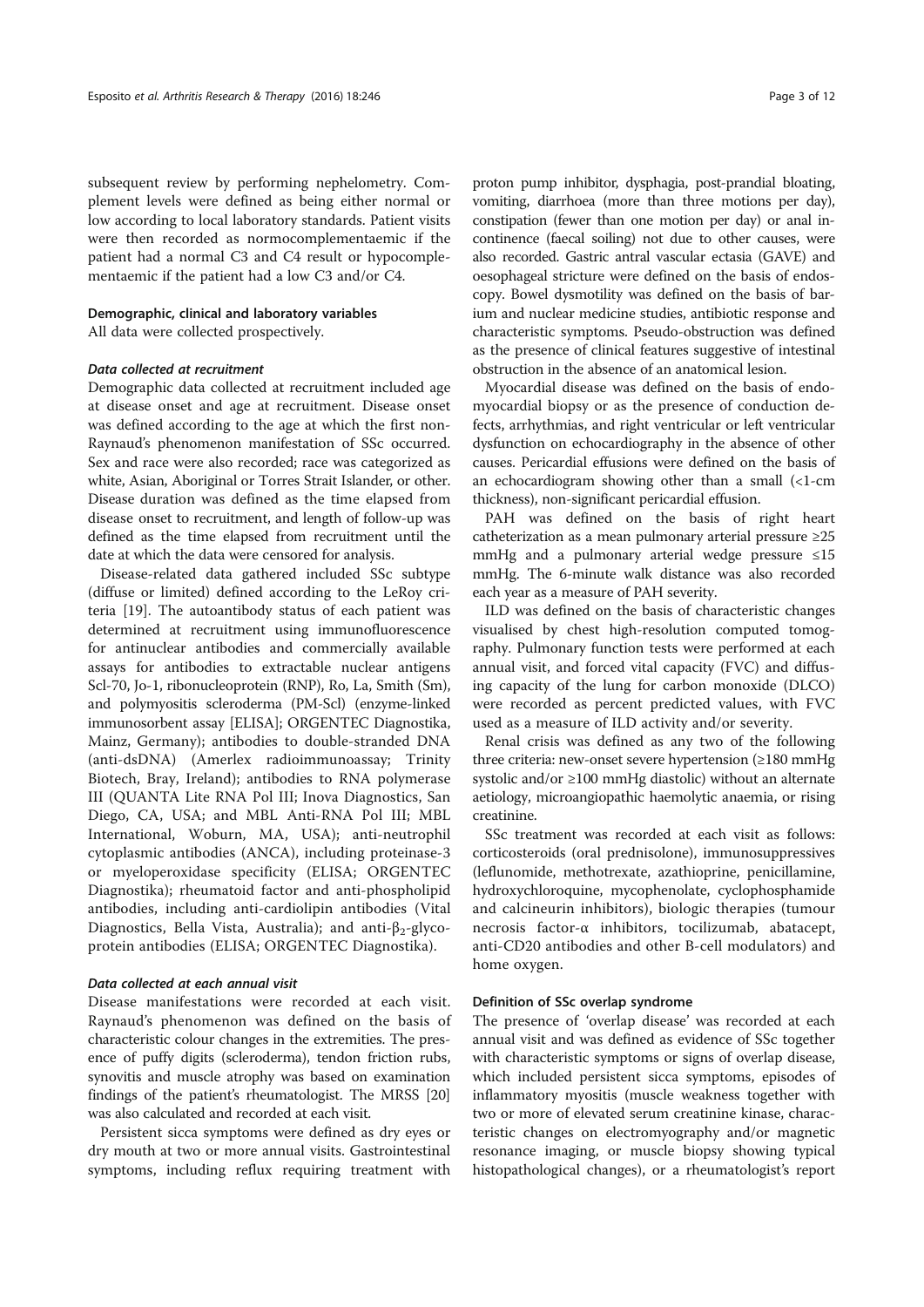of overlap with another rheumatic disease, such as rheumatoid arthritis, polymyositis, dermatomyositis, SLE or Sjögren's syndrome.

## European Scleroderma Study Group disease activity score

The EScSG disease activity score and the presence of its ten components were recorded at each visit: scleroderma; digital necrosis; arthritis; MRSS >14; DLCO <80 % predicted; ESR >30 mm/h; hypocomplementaemia (low C3 and/or C4); and patient-reported changes in cardiopulmonary, vascular or skin symptoms in the preceding month. One point is assigned for the presence of each feature, and scores can range from 0 to 10. However, because hypocomplementaemia is one of the ten variables in the EScSG activity score, we calculated a score based on the other nine variables only, in order to avoid overcorrelation in subsequent analysis. Therefore, final scores ranged from 0 to 9, with higher scores indicating higher disease activity.

#### Physician global assessment

Physician global assessments of overall health, disease activity and disease damage were also recorded prospectively at each annual visit using a visual analogue scale. Physician global assessments entail the physician's taking note of all the available clinical and laboratory information in order to assign a score that ranges between 0 and 10 for each of overall health, disease activity and disease-related damage. Higher scores represent worse overall health, higher disease activity or greater diseaserelated damage.

#### Statistical analysis

Descriptive statistics (mean ± SD, median [interquartile range], minimum and maximum, and number [percent]) were used to describe the characteristics of the patients and the data set. As there was <5 % missing data for any particular variable, we did not impute missing data.

Univariable comparisons between patients who were persistently normocomplementaemic during follow-up and patients who had experienced at least one episode of hypocomplementaemia during the course of the study were made using the  $t$  test for continuous variables, the chi-square test for categorical variables and the Wilcoxon signed-rank test for ordinal variables. In this analysis, disease manifestations were defined as 'present ever'. Additional analyses were performed comparing the two groups described above (persistent normocomplementaemia and at least one episode of hypocomplementaemia) with those who had persistent hypocomplementaemia at every visit during follow-up.

In multivariable analyses, the association between disease features at each visit and hypocomplementaemia at that particular visit was analysed. Here, we used generalised estimating equations (GEEs) to account for the expected correlation that arises when repeated measurements are taken from the same individual at multiple visits over time [21]. Another advantage of this method of analysis is that it overcomes any potential misclassification error that might arise from dividing patients into subgroups based on arbitrary definitions such as hypocomplementaemia ever, persistent hypocomplementaemia and persistent normocomplementaemia. Furthermore, as there is currently no consensus regarding meaningful changes in clinical parameters from one visit to the next, the use of GEEs enables evaluation of the relationship between hypocomplementaemia at a particular visit and actual clinical parameters at that particular visit.

All statistical analyses were performed using STATA 14 software (StataCorp, College Station, TX, USA). All  $p$  values were two-tailed, and statistical significance was defined as  $p \le 0.05$ . The overall study design and planned analyses are presented in Fig. 1.

#### Results

This study included 1140 patients with SSc who had complement levels recorded prospectively at one or more visits.

## Characteristics of cohort and data set

The cohort presented in this study is summarized in Tables 1 and 2. Among the 1140 patients included in this study, the average age of patients was  $46.0 \pm 14.1$  years at SSc diagnosis and  $57.4 \pm 12.3$  years at recruitment, with a mean follow-up time of  $3.4 \pm 1.7$  years. In terms of demographics, 87.2 % of patients were female, 93.3 % were white, 4.7 % were Asian, 1.3 % were Australian Aboriginal or Torres Strait Islander and 0.9 % were of other racial origin. The mean disease duration at recruitment was  $11.3 \pm$ 9.9 years, with 14.3 % of patients having a disease duration ≤2 years and 31.2 % of patients having a disease duration ≤5 years at recruitment. Diffuse SSc was present in 27.2 % of patients, and 72.8 % of patients had limited SSc.

SSc overlap disease features were present in 23.4 % of patients. The autoantibody profile of patients is summarized in Table 1. Autoantibodies that were found in a significant proportion of the cohort included anti-Scl-70 (15.2 %), anti-centromere (46.2 %), anti-RNA polymerase (13.3 %), anti-dsDNA antibodies (13.3 %), ANCA (12.9 %), rheumatoid factor (27.2 %), anti-phospholipid (25.7 %) and anti- $\beta_2$ -glycoprotein (33.0 %) antibodies.

Characteristics of the data set pertaining to complement measurements are summarized in Table 3. Hypocomplementaemia was present at recruitment in 13.2 % of patients and thereafter present ever from recruitment to most recent visit in 24.1 % of patients. The median number of complement measurements per patient was 2,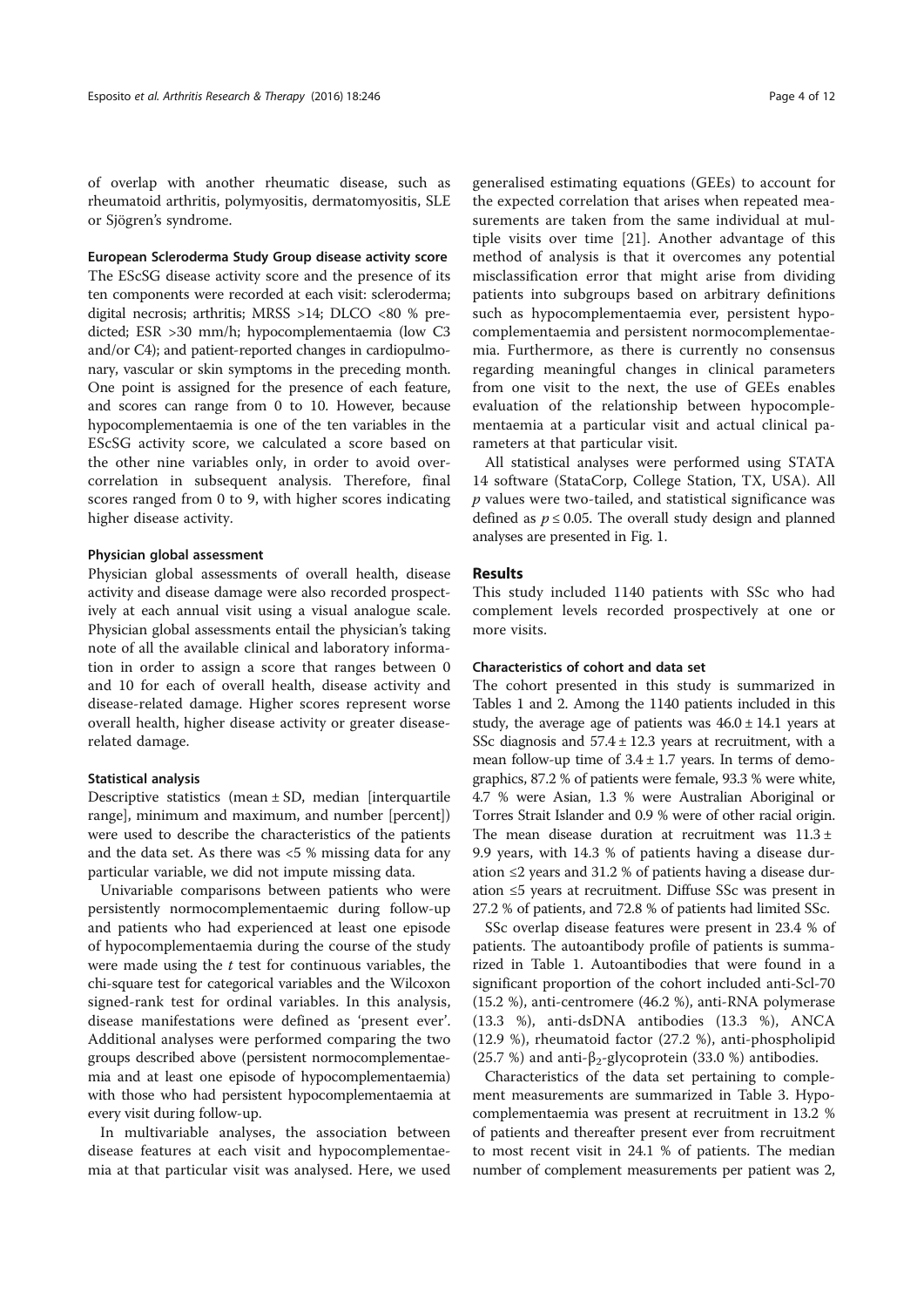

with an interquartile range of 1–3. The minimum number of measurements was 1, and the maximum number of measurements was 8. The average time interval between measurements was  $1.2 \pm 0.4$  years. A total of 1893 individual visit measurements of complement with corresponding clinical and serological data were available for analysis.

#### Univariable analyses

Univariable comparisons between patients who had persistent normocomplementaemia during follow-up and patients who had experienced at least one episode of hypocomplementaemia during the course of the study are summarized in Tables 4 and 5. Patients who had ever been hypocomplementaemic were more likely to have features of overlap disease present (29.5 % vs. 21.5 %,  $p = 0.007$ ), in particular polymyositis (1.8 % vs. 0.1 %,  $p = 0.001$ ). Hypocomplementaemia was also found to be associated with a number of autoantibodies typically associated with other rheumatic diseases, which included anti-RNP (4.5 % vs. 1.2 %,  $p = 0.001$ ), anti-Ro (10.8 % vs. 5.2 %,  $p = 0.001$ ), anti-Sm (1.5 % vs. 0.2 %,  $p = 0.016$ ) and anti-phospholipid (31.3 % vs. 24.0 %,  $p = 0.02$ ) antibodies. Patients with hypocomplementaemia were also more likely to have a BMI <20 kg/m<sup>2</sup> (20.5 % vs. 13.0 %,  $p =$ 0.003), a feature of more active and severe gastrointestinal involvement; scleroderma  $(72.8 %$  vs. 66.2 %,  $p = 0.044$ ); and muscle atrophy  $(23.2 % vs 17.2 %, p = 0.029)$ . A significant association with pericardial effusions (9.1 % vs. 5.3 %,  $p = 0.023$ ) was also found.

There was no difference in the mean EScSG disease activity score or physician global assessment score for overall health, disease activity and damage across all visits in patients who were normocomplementaemic compared with those who were hypocomplementaemic. In additional analyses, we found no significant differences between those who had at least one episode of hypocomplementaemia and persistent hypocomplementaemia during follow-up, possibly due to very few patients in the latter group (data not shown).

#### Multivariable regression analyses

In the analyses described above, variables were defined as being ever present from disease onset to most recent review. We performed a second series of analyses using GEEs with data gathered at each visit. This set comprised a total of 1893 visits.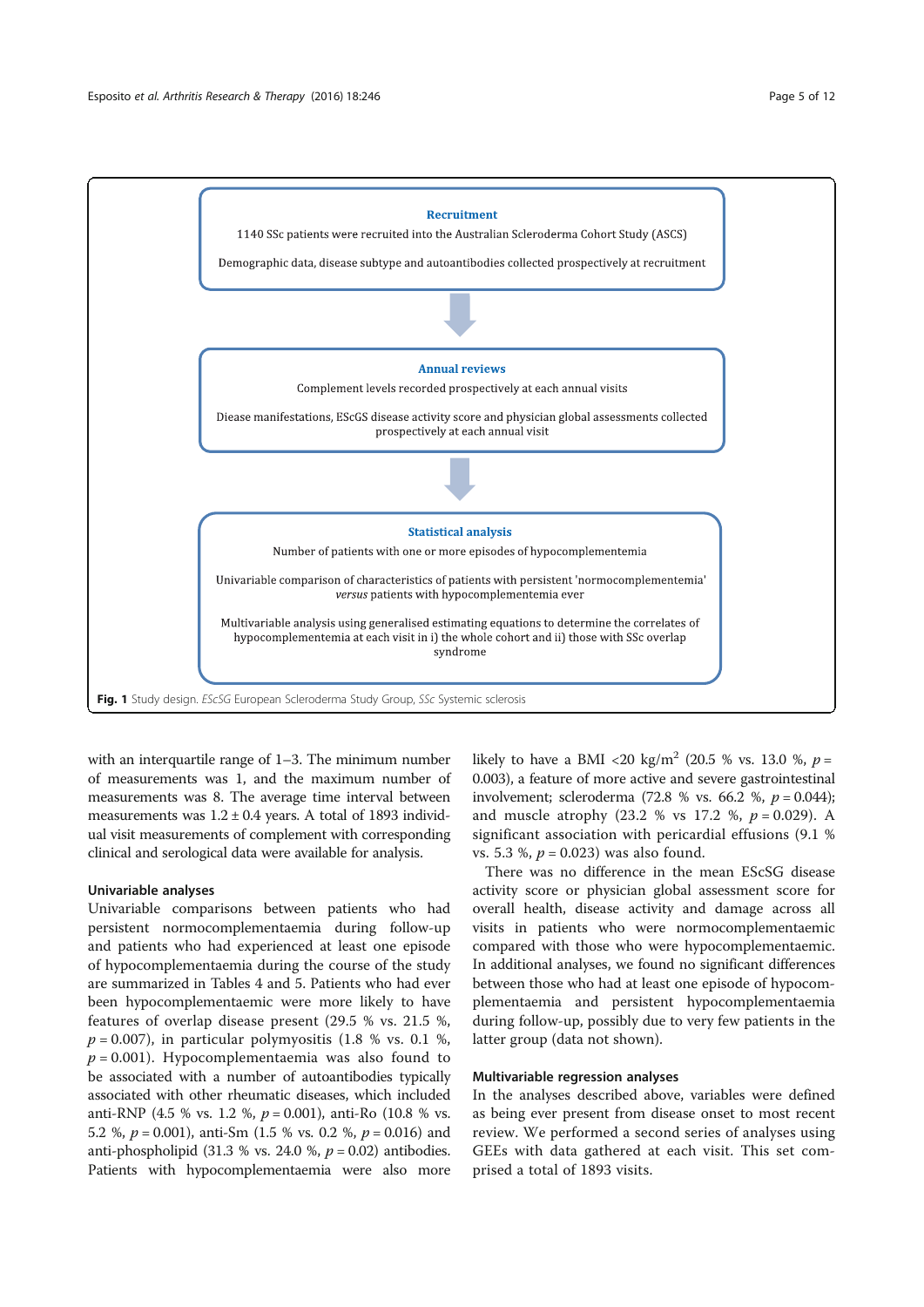|  |  |  | <b>Table 1</b> Patient characteristics ( $n = 1140$ ) |  |  |
|--|--|--|-------------------------------------------------------|--|--|
|--|--|--|-------------------------------------------------------|--|--|

| Characteristic                                     | $n$ (%) or mean $\pm$ SD |
|----------------------------------------------------|--------------------------|
| Age at diagnosis, years                            | $46.0 + 14.1$            |
| Age at recruitment, years                          | $57.4 \pm 12.3$          |
| Follow-up duration, years                          | $3.4 \pm 1.7$            |
| Sex                                                |                          |
| Male                                               | 148 (13.0 %)             |
| Female                                             | 992 (87.2 %)             |
| Race                                               |                          |
| White                                              | 1012 (93.3 %)            |
| Asian                                              | 50 (4.7 %)               |
| Australian Aboriginal or Torres Strait Islander    | 14 (1.3 %)               |
| Other                                              | $9(0.9\%)$               |
| Disease duration at recruitment <sup>a</sup>       | $11.3 \pm 9.9$           |
| $\leq$ 2 years                                     | 163 (14.3 %)             |
| $\leq$ 5 years                                     | 356 (31.2 %)             |
| Disease subtype <sup>b</sup>                       |                          |
| Diffuse                                            | 310 (27.2 %)             |
| Limited                                            | 830 (72.8 %)             |
| Overlap disease features present ever <sup>c</sup> | 267 (23.4 %)             |
| Rheumatoid arthritis                               | 22 (1.9 %)               |
| Polymyositis                                       | $6(0.5\%)$               |
| Dermatomyositis                                    | $1(0.01\%)$              |
| Sjögren's syndrome                                 | 21 (1.8 %)               |
| <b>SLE</b>                                         | 9(0.8%)                  |
| Serological profile at recruitment                 |                          |
| Anti-centromere ANA                                | 517 (46.2 %)             |
| Anti-Scl-70 antibodies                             | 167 (15.2 %)             |
| Anti-RNAP antibodies                               | 84 (13.3 %)              |
| Anti-U1 RNP antibodies                             | 22 (2.0 %)               |
| Anti-Ro antibodies                                 | 72 (6.6 %)               |
| Anti-La antibodies                                 | 18 (1.6 %)               |
| Anti-Sm antibodies                                 | 6 (0.6 %)                |
| Anti-PM-Scl antibodies                             | 15 (1.4 %)               |
| Anti-dsDNA antibodies                              | 26 (3.1 %)               |
| Anti-Jo-1 antibodies                               | 5 (0.5 %)                |
| <b>ANCA</b>                                        | 134 (12.9 %)             |
| MPO specificity                                    | 17 (1.6 %)               |
| PR-3 specificity                                   | 22 (2.1 %)               |
| Rheumatoid factor                                  | 288 (27.2 %)             |
| Anti-phospholipid antibodies                       | 272 (25.7 %)             |
| Cardiolipin IgM                                    | 165 (65.0 %)             |
| Cardiolipin IgG                                    | 105 (39.3 %)             |
| Anti-β <sub>2</sub> -glycoprotein antibody         | 84 (33.0 %)              |
| Lupus anticoagulant                                | 26 (3.1 %)               |

Abbreviations: ANA Anti-nuclear antibody, Anti-Scl-70 Anti-scleroderma-70 antibodies, Anti-U1 RNP Anti-ribonucleoprotein antibodies, Anti-Sm Anti-Smith antibodies, Anti-PM-Scl Anti-polymyositis scleroderma antibodies, Anti-dsDNA Anti-double-stranded DNA antibodies, Anti-RNAP Anti-RNA polymerase antibodies, ANCA Anti-neutrophil cytoplasmic antibodies, MPO Myeloperoxidase, PR-3 Proteinase-3 <sup>a</sup>Since onset of first non-Raynaud's phenomenon disease manifestation Disease subtype based on extent of skin involvement, with limited disease being confined to the extremities distal to elbows and knees, as well as the face <sup>c</sup>Actual overlap disease features specified for only a proportion of patients classified by the treating physician as having 'SSc overlap syndrome'

We analysed data for up to six reviews per patient. We specified an exchangeable working correlation structure to account for the within-individual correlation and computed robust standard errors on the parametric estimates. We ran a univariable model of EScSG disease activity score (with the complement component removed to avoid over-correlation) and a multivariable model containing all of the individual disease activity variables listed in the EScSG disease activity index, with the exception of the complement item, and with some additional disease activity variables (C-reactive protein [CRP] >8 mg/L and BMI) included on the basis of univariable analyses (Table 6). Because scleroderma, muscle atrophy and pericardial effusion, which were statistically significant in univariable analysis, were not statistically significant in multivariable analysis, these variables were removed. Despite lack of significance in a simple univariable comparison, in a multivariable GEE model, FVC <80 % predicted was statistically significant and therefore included in the final model. We ran the multivariable models for (1) the whole cohort  $(n = 886; 1893$  visits in total) as well as  $(2)$  patients classified as having SSc overlap ( $n = 221$ ; 628 visits in total) and (3) those with non-SSc overlap ( $n = 665$ ; 1265 visits in total) (Table 6).

In the multivariable analysis using the entire cohort, significant correlates of hypocomplementaemia at each visit included a lower BMI (OR for BMI = 0.90, 95 % CI 0.88–0.94,  $p < 0.0005$ ), a lower MRSS (OR for MRSS = 0.98, 95 % CI 0.96–0.99,  $p = 0.013$ ) and a lower ESR (OR for ESR = 0.99, 95 % CI 0.98–0.99,  $p = 0.022$ ). In patients with SSc overlap disease features, significant correlates of hypocomplementaemia at each visit included digital ulcers (OR = 1.62, 95 % CI 1.04–2.51,  $p = 0.034$ ), tendon friction rubs (OR = 2.31, 95 % CI 1.05–5.10,  $p = 0.037$ ), an FVC <80 % predicted (OR = 2.90, 95 % CI 1.32–6.38,  $p = 0.008$ ) and a lower BMI (OR for BMI = 0.90, 95 % CI 0.85–0.95,  $p < 0.0005$ ), all variables that are associated with increased SSc disease activity and/or severity. In patients without overlap disease features, significant correlates of hypocomplementaemia at each visit included a lower BMI (OR for BMI = 0.91, 95 % CI 0.87–0.95,  $p < 0.0005$ ) and a lower ESR (OR for ESR = 0.99, 95 % CI 0.97–0.99,  $p = 0.026$ ).

#### **Discussion**

In this longitudinal cohort study of 1140 patients with SSc, we found that low serum complement occurred at least once in 23.4 % of patients over the study period. We also found that these patients were more likely to have SSc overlap disease features than patients who were normocomplementaemic (29.5 % vs. 21.5 %,  $p = 0.007$ ), in particular polymyositis. We have also demonstrated that hypocomplementaemia is not a measure of disease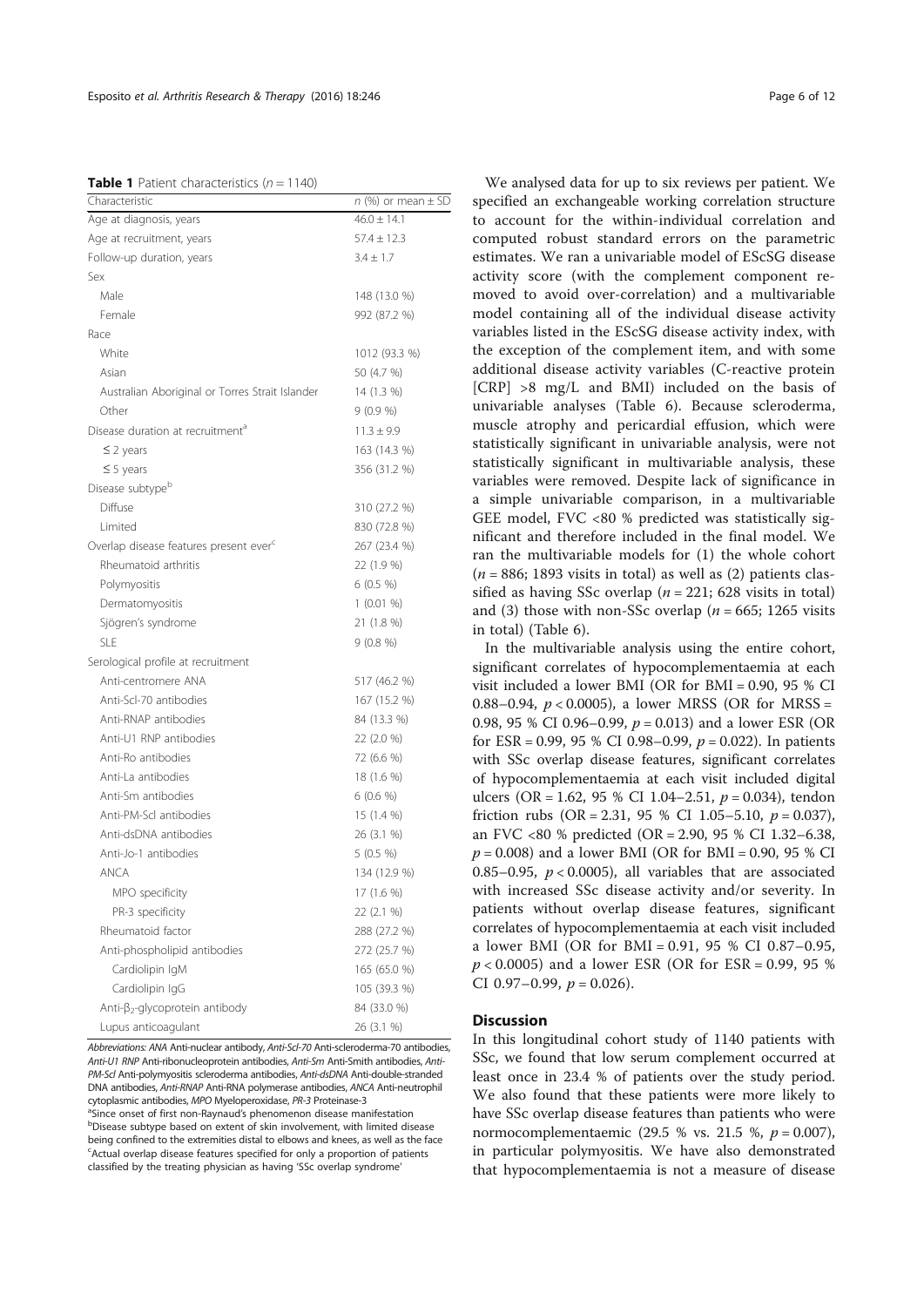|  |  | <b>Table 2</b> Disease manifestations in cohort ( $n = 1140$ ) |  |  |  |  |
|--|--|----------------------------------------------------------------|--|--|--|--|
|--|--|----------------------------------------------------------------|--|--|--|--|

Characteristics  $n$  (%) or median (25th–75th IQR) Disease manifestation<sup>a</sup> Raynaud's phenomenon 1065 (94.0 %) Digital ulcers 345 (30.5 %) Digital gangrene/amputation 93 (8.2 %) Telangiectasia 947 (83.8 %) Calcinosis 439 (38.9 %) Scleroderma 763 (67.8 %) Tendon friction rub 112 (10.0 %) Joint contracture 431 (38.3 %) Synovitis 323 (28.7 %) Muscle atrophy 210 (18.7 %) MRSS score >20 207 (18.5 %) Myocardial disease 87 (7.6 %) Pericardial effusion<sup>b</sup> 70 (6.2 %) PAH<sup>c</sup> 298 (26.9 %)  $ILD<sup>d</sup>$  340 (30.1 %) Gastrointestinal involvement<sup>e</sup> 638 (56.3 %) GAVE 113 (10.0 %) Reflux oesophagitis 958 (84.3 %) Oesophageal stricture 207 (18.3 %) Oesophageal dysmotility 457 (40.6 %) Bowel dysmotility 297 (26.3 %) Pseudo-obstruction 37 (3.3 %) Renal crises<sup>f</sup> 44 (3.9 %) eGFR <60 ml/minute 297 (26.4 %)  $Myostis<sup>9</sup>$  58 (6.0 %) CRP >8 mg/L 333 (29.7 %) ESR >30 mm/h 323 (28.8 %) Blood CK >200 IU/L 122 (11.0 %) Anaemiah 403 (35.5 %) FVC <80 % predicted 298 (26.9 %) DLCO <80 % predicted 832 (79.9 %) EScSG disease activity score<sup>i</sup> 2.5 (1-4) Treatments<sup>a</sup> Corticosteroids 506 (44.4 %)  $Immunotherapy<sup>j</sup>$  495 (43.4 %) Biological therapy<sup>k</sup> 16 (1.4 %) Home oxygen 41 (3.6 %)

| <b>Table 2</b> Disease manifestations in cohort ( $n = 1140$ ) (Continued) |  |  |
|----------------------------------------------------------------------------|--|--|
|                                                                            |  |  |

| Physician global assessments' |          |
|-------------------------------|----------|
| Overall health <sup>m</sup>   | $4(3-6)$ |
| Activity <sup>n</sup>         | $3(2-5)$ |
| Damage <sup>n</sup>           | $4(3-6)$ |

Abbreviations: MRSS Modified Rodnan skin score, EScSG European Scleroderma Study Group, PAH Pulmonary arterial hypertension, ILD Interstitial lung disease, GAVE Gastric antral vascular ectasia, eGFR Estimated glomerular filtration rate, CRP C-reactive protein, ESR Erythrocyte sedimentation rate, CK Creatinine kinase, FVC Forced vital capacity, DLCO Diffusing capacity of the lung for carbon monoxide corrected for haemoglobin <sup>a</sup> Ever from disease onset to most recent visit bPericardial effusion defined by echocardiography <sup>c</sup>PAH defined by right heart catheterization with a mean pulmonary artery pressure ≥25 mmHg and a pulmonary arterial wedge pressure ≤15 mmHg d<br>Pulmonary fibrosis defined by chest high-resolution computed tomography e Gastrointestinal symptoms defined as the presence of any of reflux, dysphagia, post-prandial bloating, vomiting, constipation, diarrhoea or anal incontinence as defined in text f Renal crisis defined as the presence of at least two of the following: new-onset hypertension, rising creatinine or microangiopathic haemolytic anaemia <sup>9</sup>Myositis defined as either definite (biopsy), suspected (CK or electromyogram) or possible (magnetic resonance imaging scan) h Anaemia defined as haemoglobin level <135 g/L in males and <120 g/L in females <sup>i</sup>Calculated without hypocomplementaemia. Final scores range from 0 to 9, with higher scores indicating higher disease activity j Includes leflunomide, methotrexate, azathioprine, penicillamine, hydroxychloroquine, mycophenolate, cyclophosphamide and calcineurin inhibitors k Includes tumour necrosis factor alpha inhibitors, tocilizumab, abatacept, anti-CD20 antibodies and other B-cell modulators <sup>/</sup>Highest score ever recorded over the study period mScores range from 0 to 10, with higher scores being indicative of worse overall health <sup>n</sup>Scores range from 0 to 10, with higher scores being indicative of higher disease activity or damage

| Table 3 Characterisation of complement levels $(n = 1140)$ |  |  |  |
|------------------------------------------------------------|--|--|--|
|------------------------------------------------------------|--|--|--|

| Parameter                                               | $n$ (%) or mean $\pm$ SD or median<br>(25th-75th IQR) |
|---------------------------------------------------------|-------------------------------------------------------|
| Hypocomplementaemia <sup>a</sup>                        |                                                       |
| At recruitment                                          | 150 (13.2 %)                                          |
| Fverb                                                   | 275 (24.1 %)                                          |
| Number of complement<br>measurements per patient        | $2(1-3)$                                              |
| 1                                                       | 400 (35.1 %)                                          |
| $\overline{2}$                                          | 265 (23.3 %)                                          |
| 3                                                       | 196 (17.2 %)                                          |
| 4                                                       | 129 (11.3 %)                                          |
| 5                                                       | 85 (7.5 %)                                            |
| 6                                                       | 50 (4.4 %)                                            |
| 7                                                       | 14 (1.2 %)                                            |
| 8                                                       | 1(0.1%                                                |
| Total number of complement<br>measurements in data set  | 1893                                                  |
| Time interval between complement<br>measurements, years | $1.2 \pm 0.4$                                         |

<sup>a</sup>A low C3 and/or C4 result

<sup>b</sup>At least one episode of hypocomplementaemia over the study period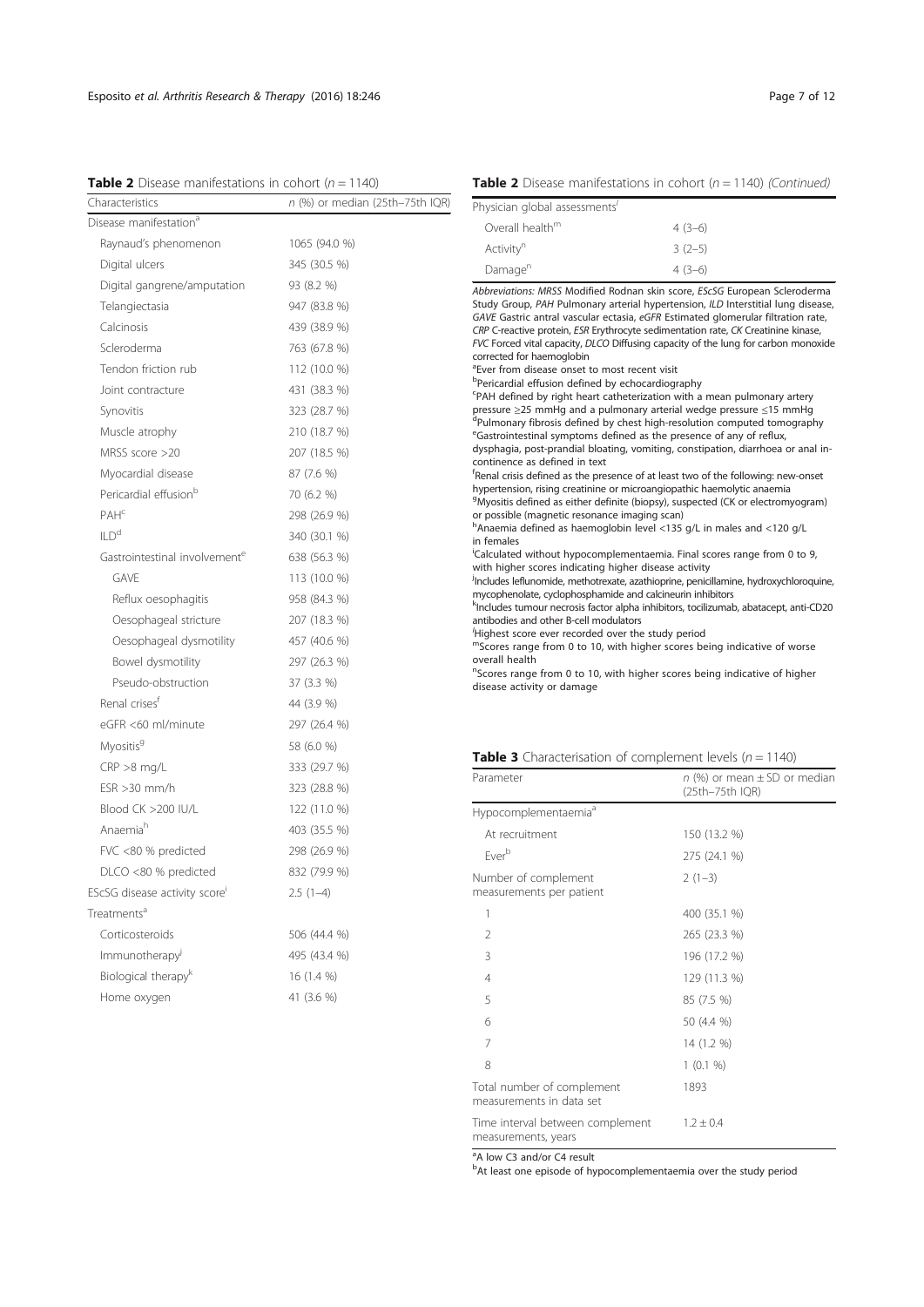| Characteristic                        | Persistent normocomplementaemia ( $n = 865$ ) | At least one episode of hypocomplementaemia ( $n = 275$ ) |         |
|---------------------------------------|-----------------------------------------------|-----------------------------------------------------------|---------|
|                                       | $n$ (%) or mean $\pm$ SD or median (IQR)      | $n$ (%) or mean $\pm$ SD or median (IQR)                  | p Value |
| Age at diagnosis, years               | $46.4 \pm 0.5$                                | $44.6 \pm 0.8$                                            | 0.071   |
| Sex                                   |                                               |                                                           |         |
| Male                                  | 113 (13.1 %)                                  | 35 (12.7 %)                                               | 0.89    |
| Female                                | 752 (86.9 %)                                  | 240 (87.3 %)                                              | 0.89    |
| Disease duration                      | $11.3 \pm 0.4$                                | $11.6 \pm 0.7$                                            | 0.71    |
| $\leq$ 2 years                        | 117 (14.5 %)                                  | 46 (17.5 %)                                               | 0.24    |
| $\leq$ 5 years                        | 268 (33.2 %)                                  | 88 (33.5 %)                                               | 0.94    |
| Disease type                          |                                               |                                                           |         |
| Diffuse                               | 238 (27.5 %)                                  | 72 (26.2 %)                                               | 0.67    |
| Limited                               | 627 (72.5 %)                                  | 203 (73.8 %)                                              | 0.67    |
| Overlap features present <sup>a</sup> | 186 (21.5 %)                                  | 81 (29.5 %)                                               | 0.007   |
| Rheumatoid arthritis                  | 15 (1.7 %)                                    | 7(2.6%)                                                   | 0.39    |
| Polymyositis                          | 1(0.1%                                        | 5 (1.8 %)                                                 | 0.001   |
| Dermatomyositis                       | $0(0\%)$                                      | $1(0.4\%)$                                                | 0.076   |
| Sjögren's syndrome                    | 14 (1.6 %)                                    | 7(2.6%                                                    | 0.32    |
| SLE                                   | 6(0.7%)                                       | 3(1.1%)                                                   | 0.52    |
| Serological profile <sup>a</sup>      |                                               |                                                           |         |
| Anti-centromere ANA                   | 391 (46.0 %)                                  | 126 (47.0 %)                                              | 0.084   |
| Anti-Scl-70 antibodies                | 134 (16.1 %)                                  | 33 (12.3 %)                                               | 0.13    |
| Anti-Jo-1 antibodies                  | $4(0.5\%)$                                    | $1(0.4\%)$                                                | 0.82    |
| Anti-RNP antibodies                   | 10 (1.2 %)                                    | 12 (4.5 %)                                                | 0.001   |
| Anti-Ro antibodies                    | 43 (5.2 %)                                    | 29 (10.8 %)                                               | 0.001   |
| Anti-La antibodies                    | 12 (1.5 %)                                    | 6(2.2 %)                                                  | 0.38    |
| Anti-Sm antibodies                    | 2(0.2%                                        | $4(1.5\%)$                                                | 0.016   |
| Anti-PM-Scl antibodies                | 10 (1.2 %)                                    | 5(1.9%)                                                   | 0.43    |
| Anti-dsDNA antibodies                 | 16 (2.5 %)                                    | 10 (4.9 %)                                                | 0.089   |
| Anti-RNAP antibodies                  | 61 (13.6 %)                                   | 23 (12.6 %)                                               | 0.74    |
| ANCA                                  | 95 (12.1 %)                                   | 39 (15.2 %)                                               | 0.20    |
| MPO specificity                       | 14 (1.8 %)                                    | 3(1.2%)                                                   | 0.50    |
| PR-3 specificity                      | 14 (1.8 %)                                    | 8 (3.1 %)                                                 | 0.20    |
| Rheumatoid factor                     | 208 (26.1 %)                                  | 80 (31.3 %)                                               | 0.11    |
| Anti-phospholipid antibodies          | 192 (24.0 %)                                  | 80 (31.3 %)                                               | 0.02    |
| Cardiolipin IqM                       | 115 (63.2 %)                                  | 50 (69.4 %)                                               | 0.351   |
| Cardiolipin IgG                       | 78 (41.5 %)                                   | 27 (34.2 %)                                               | 0.26    |
| $\beta_2$ -glycoprotein               | 59 (32.8 %)                                   | 25 (33.3 %)                                               | 0.93    |
| Lupus anti-coagulant                  | 15 (2.4 %)                                    | 11 (5.0 %)                                                | 0.056   |

Table 4 Univariable comparison of demographics, disease subtypes and serological profiles in patients with persistent normocomplementaemia and those with at least one episode of hypocomplementaemia

Abbreviations: ANA Anti-nuclear antibody, Anti-Scl-70 Anti-scleroderma-70 antibodies, Anti-RNP Anti-ibonucleoprotein antibodies, Anti-Sm Anti-Smith antibodies, Anti-PM-Scl Anti-polymyositis scleroderma antibodies, Anti-dsDNA Anti-double-stranded DNA antibodies, Anti-RNAP Anti-RNA polymerase antibodies, ANCA Anti-neutrophil cytoplasmic antibodies, MPO Myeloperoxidase, PR-3 Proteinase-3, Ig Immunoglobulin, SLE Systemic lupus erythematosus <sup>a</sup> <sup>a</sup> Ever from disease onset to most recent visit

activity when applied across the entire cohort of patients with SSc. However, to our knowledge, this is the first study to demonstrate that hypocomplementaemia is a marker of the presence of certain SSc disease features

measured at each visit among the subset of patients with overlap disease features. These disease features include digital ulcers, tendon friction rubs, low BMI and low FVC, all of which are clinical features of SSc disease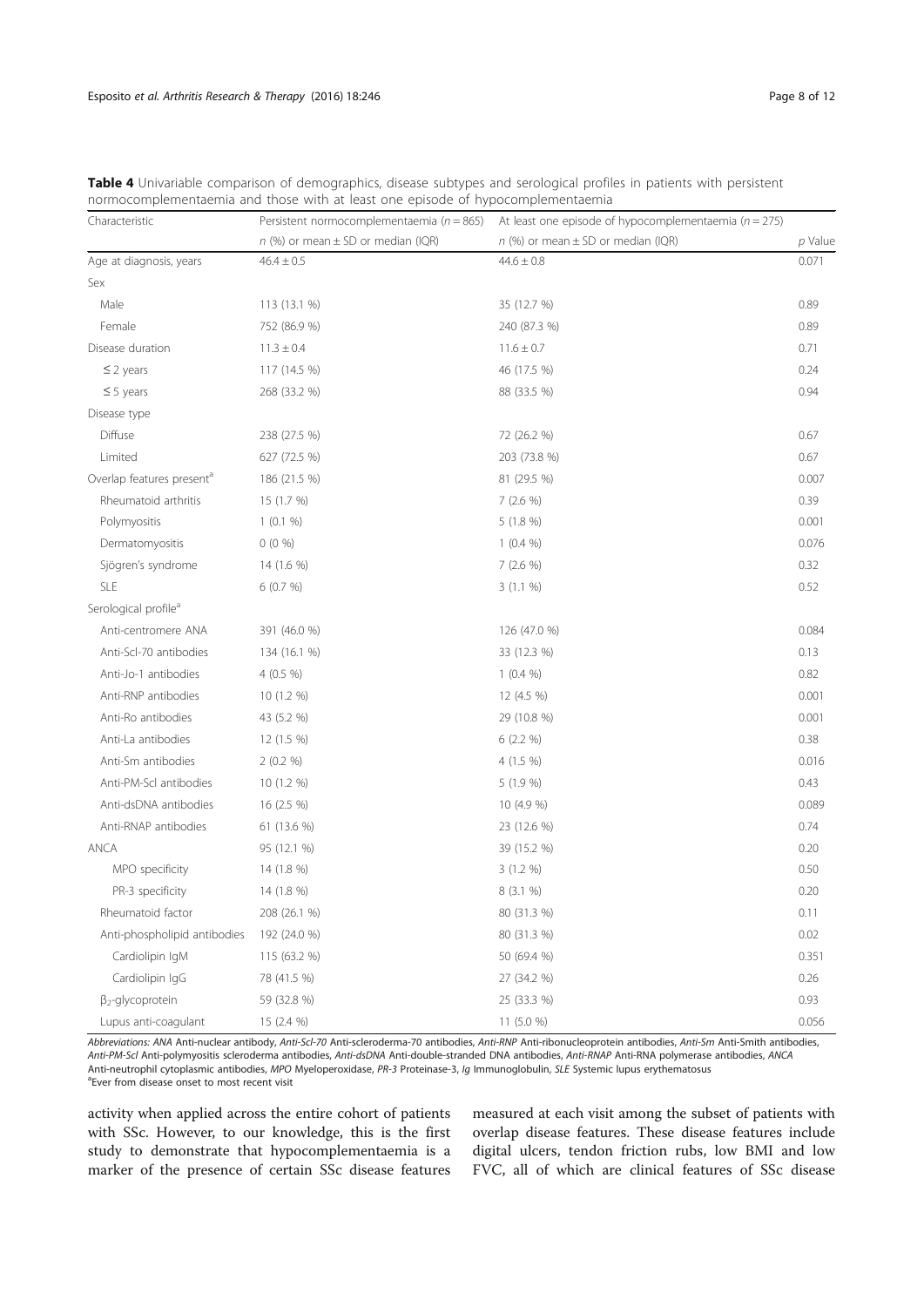| Characteristic                     | Persistent normocomplementaemia ( $n = 859$ ) | At least one episode of hypocomplementaemia ( $n = 275$ ) |         |
|------------------------------------|-----------------------------------------------|-----------------------------------------------------------|---------|
|                                    | $n$ (%) or mean $\pm$ SD or median (IQR)      | $n$ (%) or mean $\pm$ SD or median (IQR)                  | p Value |
| Disease manifestation <sup>a</sup> |                                               |                                                           |         |
| Raynaud's phenomenon               | 803 (93.5 %)                                  | 262 (95.6 %)                                              | 0.19    |
| BMI <20 kg/ $m2$                   | 104 (13.0 %)                                  | 54 (20.5 %)                                               | 0.0030  |
| Digital ulcers                     | 263 (30.7 %)                                  | 82 (30.0 %)                                               | 0.848   |
| Digital gangrene/amputation        | 76 (8.8 %)                                    | 17 (6.2 %)                                                | 0.17    |
| Telangiectasia                     | 716 (83.6 %)                                  | 231 (84.6 %)                                              | 0.68    |
| Calcinosis                         | 340 (39.7 %)                                  | 99 (36.3 %)                                               | 0.31    |
| Scleroderma                        | 565 (66.2 %)                                  | 198 (72.8 %)                                              | 0.044   |
| Tendon friction rub                | 88 (10.3 %)                                   | 24 (8.8 %)                                                | 0.47    |
| Joint contracture                  | 332 (38.9 %)                                  | 99 (36.4 %)                                               | 0.46    |
| Synovitis                          | 241 (28.3 %)                                  | 82 (30.0 %)                                               | 0.59    |
| Muscle atrophy                     | 147 (17.2 %)                                  | 63 (23.2 %)                                               | 0.029   |
| MRSS > 20                          | 158 (18.7 %)                                  | 49 (18.0 %)                                               | 0.81    |
| Myocardial disease                 | 70 (8.1 %)                                    | 17 (6.2 %)                                                | 0.30    |
| Pericardial effusion               | 45 (5.3 %)                                    | 25 (9.1 %)                                                | 0.023   |
| PAH                                | 90 (10.4 %)                                   | 30 (10.9 %)                                               | 0.82    |
| Pulmonary fibrosis                 | 263 (30.8 %)                                  | 77 (30.1 %)                                               | 0.40    |
| Gastrointestinal involvement       | 493 (57.5 %)                                  | 145 (52.7 %)                                              | 0.17    |
| GAVE                               | 86 (10.1 %)                                   | 27 (9.9 %)                                                | 0.94    |
| Reflux oesophagitis                | 722 (83.8 %)                                  | 236 (85.8 %)                                              | 0.41    |
| Oesophageal stricture              | 109 (12.8 %)                                  | 23 (8.4 %)                                                | 0.051   |
| Oesophageal dysmotility            | 346 (40.5 %)                                  | 111 (40.8 %)                                              | 0.92    |
| Bowel dysmotility                  | 226 (26.4 %)                                  | 71 (25.9 %)                                               | 0.88    |
| Pseudo-obstruction                 | 25 (2.9 %)                                    | 12 (4.4 %)                                                | 0.23    |
| Renal crises                       | 36 (4.2 %)                                    | 8 (2.9 %)                                                 | 0.34    |
| eGFR <60 ml/minute                 | 229 (22.8 %)                                  | 68 (25.0 %)                                               | 0.55    |
| <b>Myositis</b>                    | 37 (5.2 %)                                    | 21 (8.5 %)                                                | 0.055   |
| $CRP > 8$ mg/L                     | 266 (31.1 %)                                  | 67 (24.9 %)                                               | 0.051   |
| $ESR > 30$ mm/h                    | 252 (29.6 %)                                  | 71 (26.1 %)                                               | 0.27    |
| Blood CK >200 IU/L                 | 105 (12.1 %)                                  | 44 (16.0 %)                                               | 0.098   |
| Anaemia                            | 302 (35.1 %)                                  | 101 (36.7 %)                                              | 0.62    |
| FVC <80 %                          | 225 (26.9 %)                                  | 73 (27.0 %)                                               | 0.97    |
| DLCO <80 %                         | 631 (80.5 %)                                  | 201 (78.2 %)                                              | 0.43    |
| Treatment <sup>a</sup>             |                                               |                                                           |         |
| Corticosteroids                    | 380 (43.9 %)                                  | 126 (45.8 %)                                              | 0.58    |
| Immunotherapy                      | 364 (42.1 %)                                  | 131 (47.6 %)                                              | 0.11    |
| Biologic therapy                   | $9(1.0\%)$                                    | 7(2.6%                                                    | 0.065   |
| Home oxygen                        | 32 (3.7 %)                                    | $9(3.3\%)$                                                | 0.74    |
| EScSG scoreb                       | 2.5(1.4)                                      | $2(1-4)$                                                  | 0.16    |
| Physician global assessmentsb      |                                               |                                                           |         |
| Health                             | $4(3-6)$                                      | $4(3-6)$                                                  | 0.25    |
| Activity                           | $3(2-5)$                                      | $3(2-5)$                                                  | 0.076   |
| Damage                             | $4(2.5-6)$                                    | $4(3-6)$                                                  | 0.44    |

Table 5 Univariable associations of hypocomplementaemia with clinical manifestations, treatment, European Scleroderma Study Group disease activity score and physician global assessments

Abbreviations: MRSS Modified Rodnan skin score, EScSG European Scleroderma Study Group, PAH Pulmonary arterial hypertension, ILD Interstitial lung disease, GAVE Gastric antral vascular ectasia, BMI Body mass index, eGFR Estimated glomerular filtration rate, CRP C-reactive protein, ESR Erythrocyte sedimentation rate, CK Creatinine kinase, FVC Forced vital capacity, DLCO Diffusing capacity of the lung for carbon monoxide corrected for haemoglobin<br><sup>ap</sup>uer from disease onset to most recent visit

<sup>a</sup>Ever from disease onset to most recent visit<br><sup>b</sup>Mean score from all visits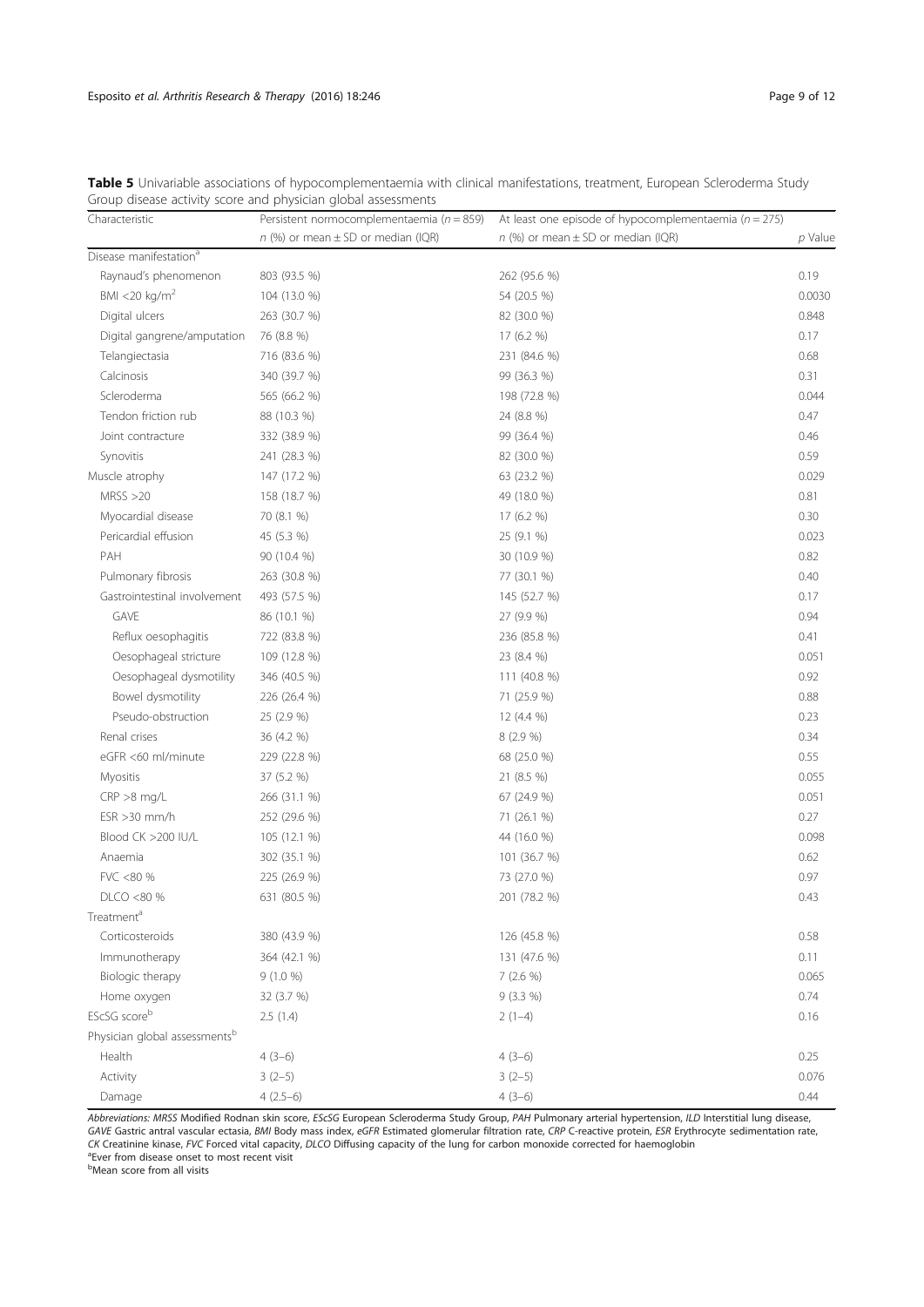|                                                                                       | Whole cohort<br>$(n = 886; 1893 \text{ visits})$ |           | SSc with features of overlap<br>disease ( $n = 221;628$ visits) |           | SSc without features of overlap<br>disease ( $n = 665$ ; 1265 visits) |           |
|---------------------------------------------------------------------------------------|--------------------------------------------------|-----------|-----------------------------------------------------------------|-----------|-----------------------------------------------------------------------|-----------|
| Parameter                                                                             | Odds ratio<br>(95 % CI)                          | $p$ Value | Odds ratio<br>(95 % CI)                                         | $p$ Value | Odds ratio<br>$(95%$ CI)                                              | $p$ Value |
| Self-reported worsening of cardiopulmonary,<br>vascular or skin symptoms <sup>a</sup> | $1.05(0.57 - 1.94)$                              | 0.87      | $1.24(0.48 - 3.18)$                                             | 0.66      | $1.03(0.45 - 2.35)$                                                   | 0.94      |
| Digital ulcers/necrosis <sup>a</sup>                                                  | $1.15(0.84 - 1.56)$                              | 0.38      | $1.62(1.04 - 2.51)$                                             | 0.034     | $0.82(0.53 - 1.27)$                                                   | 0.37      |
| Scleroderma <sup>a</sup>                                                              | $0.97(0.76 - 1.23)$                              | 0.78      | $1.08(0.75 - 1.58)$                                             | 0.67      | $0.87(0.63 - 1.18)$                                                   | 0.37      |
| Tendon friction rubs <sup>a</sup>                                                     | $1.15(0.64 - 2.08)$                              | 0.64      | 2.31 (1.05-5.10)                                                | 0.037     | $0.54(0.19 - 1.53)$                                                   | 0.24      |
| Synovitis/arthritis <sup>a</sup>                                                      | $0.95(0.69 - 1.31)$                              | 0.76      | $1.18(0.73 - 1.91)$                                             | 0.50      | $0.80(0.51 - 1.25)$                                                   | 0.32      |
| Modified Rodnan skin score $>14^a$                                                    | $0.98(0.96 - 0.99)$                              | 0.013     | $0.97(0.95 - 1.01)$                                             | 0.087     | $0.98(0.96 - 1.01)$                                                   | 0.16      |
| Erythrocyte sedimentation rate $>$ 30 mm/h <sup>a</sup>                               | $0.98(0.98 - 0.99)$                              | 0.022     | $0.99(0.99 - 1.01)$                                             | 0.97      | $0.99(0.97 - 0.99)$                                                   | 0.026     |
| $DICO$ <80 % predicted <sup>a</sup>                                                   | $0.81(0.61 - 1.09)$                              | 0.17      | $1.14(0.66 - 1.96)$                                             | 0.65      | $0.72(0.51 - 1.03)$                                                   | 0.073     |
| C-reactive protein $>8$ mg/L <sup>a</sup>                                             | $1.01(0.99 - 1.01)$                              | 0.90      | $0.97(0.93 - 1.01)$                                             | 0.073     | $1.01(0.99 - 1.01)$                                                   | 0.41      |
| <b>BMI</b> <sup>b</sup>                                                               | $0.91(0.88 - 0.94)$                              | < 0.0005  | $0.90(0.85 - 0.95)$                                             | < 0.0005  | $0.91(0.87 - 0.95)$                                                   | < 0.0005  |
| FVC <80 % predicted <sup>b</sup>                                                      | $1.24(0.78 - 1.97)$                              | 0.37      | $2.90(1.32 - 6.38)$                                             | 0.0080    | $0.87(0.47 - 1.61)$                                                   | 0.65      |

Table 6 Multivariable associations of hypocomplementaemia with features of disease activity at each visit among the whole cohort and analysis subsets determined using generalised estimating equations

Abbreviations: BMI Body mass index, FVC forced vital capacity, DLCO Diffusing capacity of the lung for carbon monoxide corrected for haemoglobin

All variables listed in the table were included in the final multivariable generalised estimating equation model

<sup>a</sup>Components of European Scleroderma Study Group disease activity index

<sup>b</sup>Additional disease activity variables entered into multivariable regression model on the basis of significance in univariable analysis

activity or severity. This in turn suggests a role for measurement of C3 and C4 in assessment and monitoring of disease activity in patients with overlap SSc.

We found that the prevalence of hypocomplementaemia at recruitment was 13.2 %, which is consistent with previous smaller studies [22, 23]. The finding that hypocomplementaemia is associated with the presence of overlap disease features in SSc is also consistent with trends identified by Hudson et al. in a cohort of 321 Canadian patients with SSc [23]. This suggests that complement consumption plays a significant role in the etiopathogenesis of SSc overlap disease.

Several small studies have cited a role for abnormal complement activation in SSc. Senaldi et al. found that the levels of serum complement fragments Ba, C3d and C4d were higher in patients with diffuse SSc than in patients with limited SSc and that both subtypes had serum complement fragment levels higher than those of normal patients, suggesting that complement consumption occurs in SSc and may also be related to disease activity and/or severity [24]. Batal et al. undertook a study of prognostic factors in systemic sclerosis renal crisis (SRC) in which they retrospectively analysed renal biopsies. They found that peritubular capillary C4d deposition was higher in patients with SRC than in both hypertensive non-SRC and normotensive non-SRC control subjects and suggested a role for immune complex- and antibody-mediated injury in SRC [25]. Whilst in vivo activation of the complement system in SSc remains a possibility, the general consensus is that complement consumption does not play a significant role in the pathophysiology of SSc and that therefore the presence of hypocomplementaemia in SSc signifies the presence of another overlapping disease. This is consistent with the results of our study, which demonstrated a significant association between hypocomplementaemia and the presence of SSc overlap disease, in particular polymyositis. However, it is intriguing to note that even among patients with overlap disease, low serum complement was associated with disease features classically associated with SSc itself, such as digital ulcers and tendon friction rubs.

Hypocomplementaemia is one of the ten variables listed in the EScSG disease activity index [26, 27]. However, its inclusion has been a point of controversy. In the present study, we were unable to demonstrate a consistent association between hypocomplementaemia and either the EScSG disease activity score (calculated on the basis of nine non-complement variables to avoid over-correlation between independent variables) or any of its component variables in the univariable analysis. In addition, the associations found in the multivariable analysis in the subset of patients with SSc without overlap disease features (non-overlap SSc) suggest that, compared with normocomplementaemic patients, hypocomplementaemic patients have lower EScSG disease activity scores and ESR levels, which is the opposite of what one might expect. This lack of expected correlation with SSc disease activity measures suggests that hypocomplementaemia is not a measure of disease activity in the majority of patients with SSc, which is consistent with the conclusions drawn from previous studies [23]. Only one study suggested the contrary. Cuomo et al. reported the associations between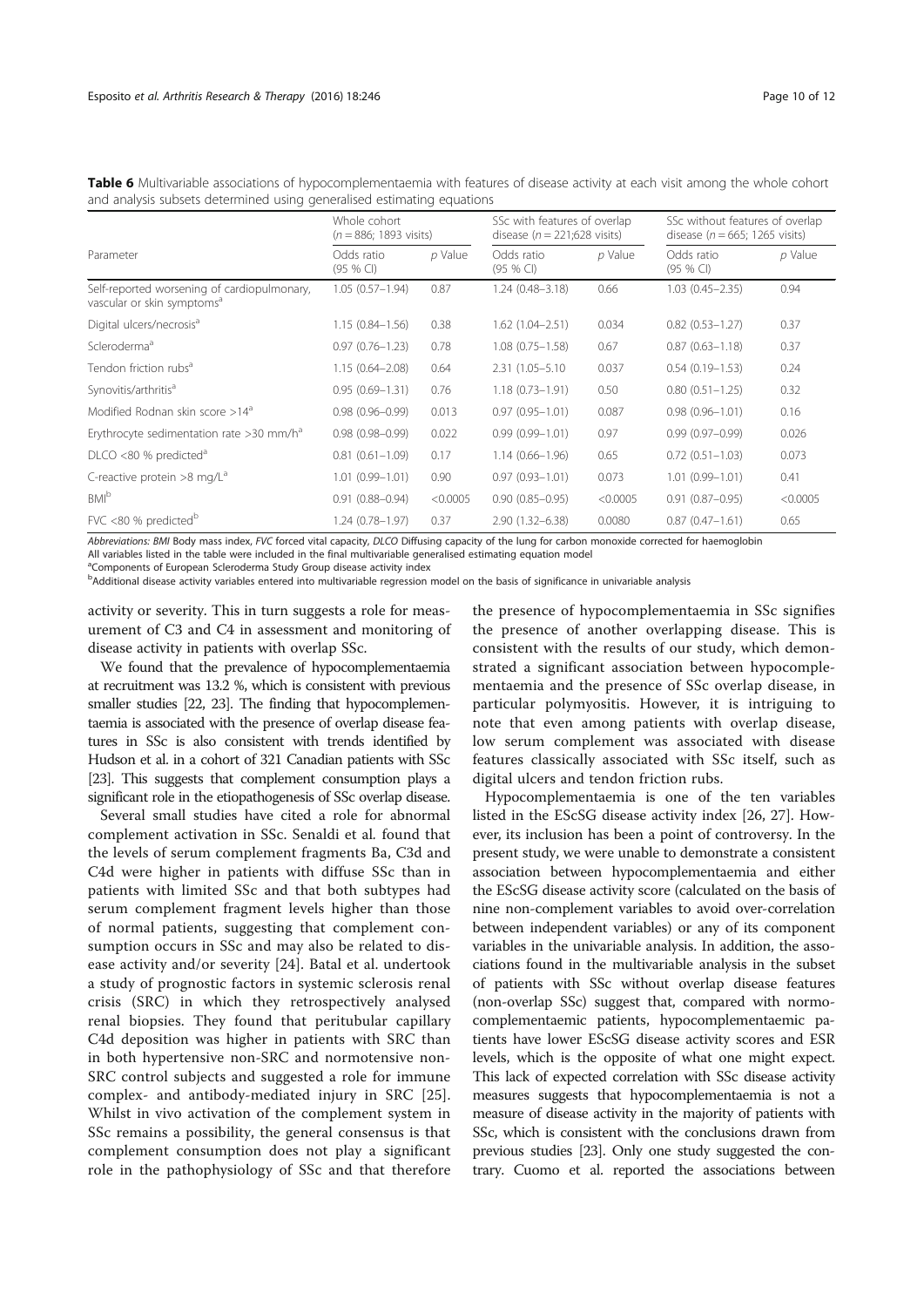hypocomplementaemia and clinical status in a cohort of 302 Italian patients with SSc and excluded patients with overlap disease features. They found that 16.5 % of their cohort had hypocomplementaemia and that hypocomplementaemia was associated with significantly increased disease activity, significantly increased severity of disease manifestations in the skin, cardiovascular and respiratory systems, and greater functional disability [22]. However, it is unclear whether the results of their study are generalizable to other SSc cohorts, because there was a very high prevalence of patients with anti-Scl-70 and anti-centromere ANA. The latter autoantibodies in particular have been suggested to play a role in complement activation [28].

The lack of association between hypocomplementaemia and other potential markers of disease activity in the EScSG disease activity index may also speak to the latter's not being a very good measure of 'disease activity' per se. A trend toward a significant difference in the physician global assessment of disease activity between the persistently normocomplementaemic and the hypocomplementaemic groups ( $p = 0.076$ ) supports this statement. However, it is also possible that each item in the EScSG disease activity index measures disease activity independently of all other items. Furthermore, it must be noted that functional abnormalities in complement in SSc may occur in the absence of hypocomplementaemia.

To our knowledge, this is the first study to use GEE methods to definitively show that hypocomplementaemia is associated with some features of disease activity in patients with SSc who have overlap disease features. We found that within this subset of patients with SSc, those who were hypocomplementaemic were more likely to manifest digital ulcers, tendon friction rubs, an FVC <80 % predicted and a lower BMI at each visit, all of which are well-established features of disease activity and severity in non-overlap SSc itself. No association was found with either CRP or ESR, possibly because these inflammatory markers generally are not considered to be good measures of disease activity in SSc. In particular, it has been shown that CRP levels are not elevated in most patients with SSc and that CRP levels regress as disease duration increases [29].

This study is not without limitations. As patients had varying lengths of follow-up, some had more annual complement measurements than others, making it possible that there was a low complement reading by chance alone on one or more occasions. However, the use of GEEs for statistical analysis overcomes this issue to a degree because it enables hypocomplementaemia at each visit to be associated with disease features at that particular visit, eliminating the need to divide patients into subgroups based on arbitrary definitions such as hypocomplementaemia ever, persistent hypocomplementaemia and persistent normocomplementaemia.

#### Conclusions

In this study, we have shown that hypocomplementaemia in SSc is associated with the presence of SSc overlap features, in particular SSc-polymyositis overlap syndrome. We have also confirmed the results of previous studies by showing that hypocomplementaemia is not a measure of disease activity in non-overlap SSc cohorts. However, to our knowledge, this is the first study to show that hypocomplementaemia is associated with features of disease activity in SSc overlap disease and that, in these patients, the measurement of complement levels is potentially useful for monitoring disease activity and response to treatment.

#### Abbreviations

ANA: Anti-nuclear antibodies; ANCA: Anti-neutrophil cytoplasmic antibodies; Anti-dsDNA: Anti-double-stranded DNA; Anti-PM-Scl: Anti-polymyositis scleroderma antibodies; Anti-RNAP: Anti-RNA polymerase antibodies; Anti-Scl-70: Anti-scleroderma-70 antibodies; Anti-Sm: Anti-Smith; Anti-U1 RNP: Anti-ribonucleoprotein antibodies; BMI: Body mass index; CK: Creatine kinase; CRP: C-reactive protein; DLCO: Diffusing capacity of the lung for carbon monoxide; eGFR: Estimated glomerular filtration rate; ELISA: Enzymelinked immunosorbent assay; EScSG: European Scleroderma Study Group; ESR: Erythrocyte sedimentation rate; FVC: Forced vital capacity; GAVE: Gastric antral vascular ectasia; GEE: Generalised estimating equation; Ig: Immunoglobulin; ILD: Interstitial lung disease; MPO: Myeloperoxidase; MRSS: Modified Rodnan skin score; PAH: Pulmonary arterial hypertension; PIIINP: Type III procollagen aminopeptide; PR-3: Proteinase-3 specificity; RNA Pol: RNA polymerase; RNP: Ribonucleoprotein; sIL-2R: Soluble interleukin-2 receptor; SLE: Systemic lupus erythematosus; SRC: Systemic sclerosis renal crisis; SSc: Systemic sclerosis; TLR: Toll-like receptor

#### Acknowledgements

We thank Dr Peter Youssef, Dr Alan Sturgess, Dr Fiona Kermeen, Dr Catherine Hill and Dr Peter Nash for contributing data.

#### Funding

MN holds a National Health and Medical Research Council fellowship (APP1071735). This work was supported by Scleroderma Australia, Arthritis Australia, Actelion Pharmaceuticals Australia, Bayer, CSL Behring, GlaxoSmithKline Australia and Pfizer.

#### Availability of data and materials

Data sets on which the conclusions of this article rely have not been disclosed.

#### Authors' contributions

JE designed the study, analysed the data, interpreted the results and prepared the manuscript. WS designed the study, collected data, interpreted the results and prepared the manuscript. ZB, CR, JS, JZ, JR, JW and SMP collected data, interpreted the results and prepared the manuscript. MN designed the study, collected and analysed data, interpreted the results and prepared the manuscript. All authors read and approved the final manuscript.

#### Competing interests

The authors declare that they have no competing interests.

## Consent for publication

Not applicable.

#### Ethics approval and consent to participate

The study was approved by the human research ethics committees of each of the participating centres. Consent to participate was obtained from all patients prior to the collection of demographic and disease-related data (including clinical and laboratory data) according to a standardized protocol.